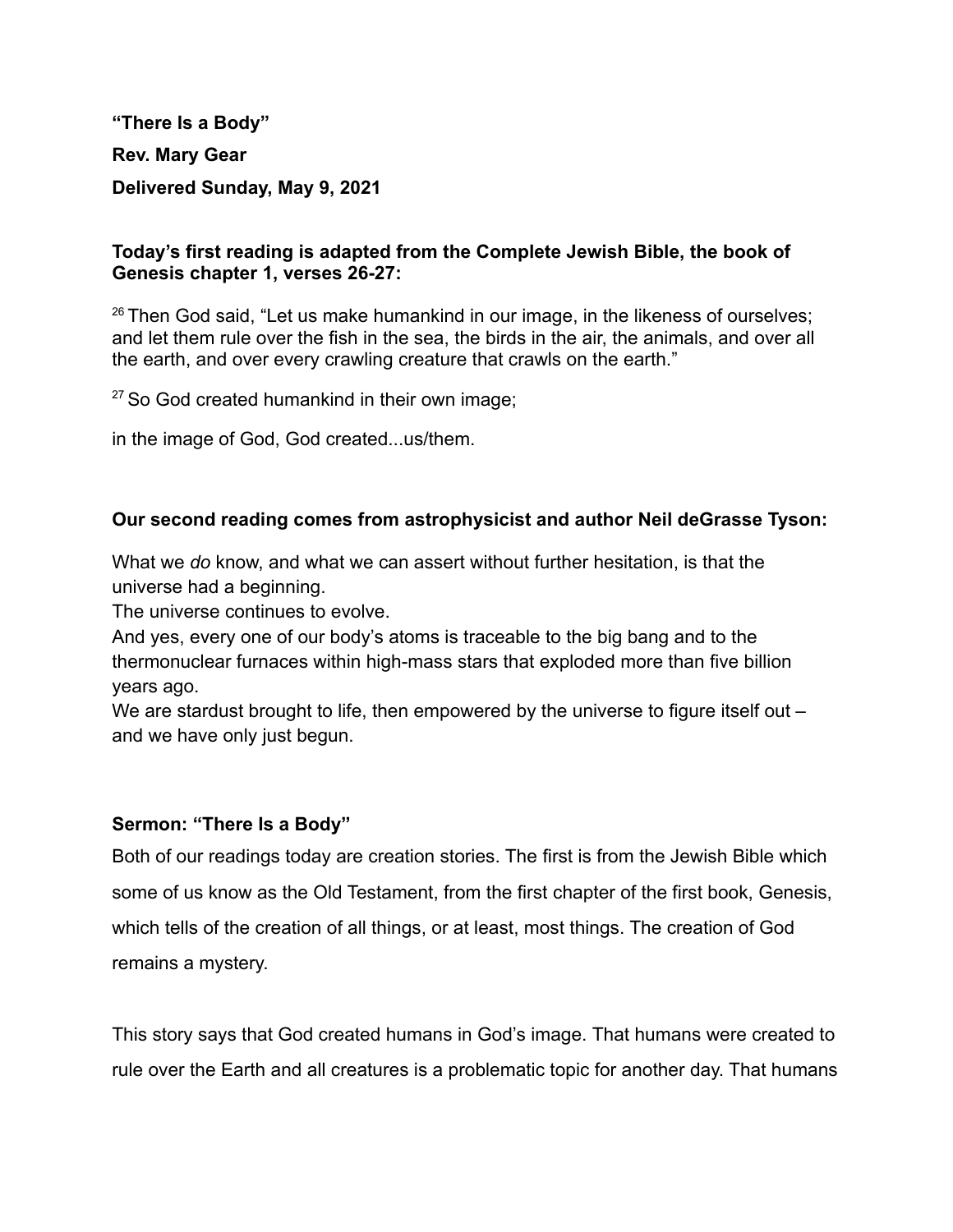were created in the image of God, the holy, aligns with our Unitarian Universalist belief that we each carry the spark of divinity within us.

The second reading is from the world of science through the words of astrophysicist Neil DeGrasse Tyson, who studies the stars and the Earth and the universe and, well, everything. This story says that we are made of stardust, the stuff that makes up all things. In this ever-changing world, humans evolved out of the same matter that makes up everything in the universe. We share common ancestry, and we are all connected; another of our Unitarian Universalist beliefs.

One of the things I love about UU theology is that both stories are offered, and both can be held as true at the same time. And, not only these two stories, but many other creation stories as well. Creation stories are all responses to one of the big questions of life: where do we come from? The big questions are what we bring to our religious communities and many faith traditions have stories to offer in response.

Our spiritual theme for the month of May is "story." There are many stories to consider this month, stories of who we are and how we got here, stories of who our ancestors were, stories of the Earth and its inhabitants, stories about events past and future, stories of creatures real and imagined. After all, we did have a visit from Bigfoot just a few weeks ago. The thing about stories is that we tell them, and they also tell us. The stories that we create and tell about who we are and where we come from set the stage and context for how we live. If the story is that humans were created in the image of God placed here to rule over the Earth and all creatures, that may lead to our being in the world in a particular way. If the story we tell is that humans were created from the same stardust that all creatures are made from, then our being may well be quite different.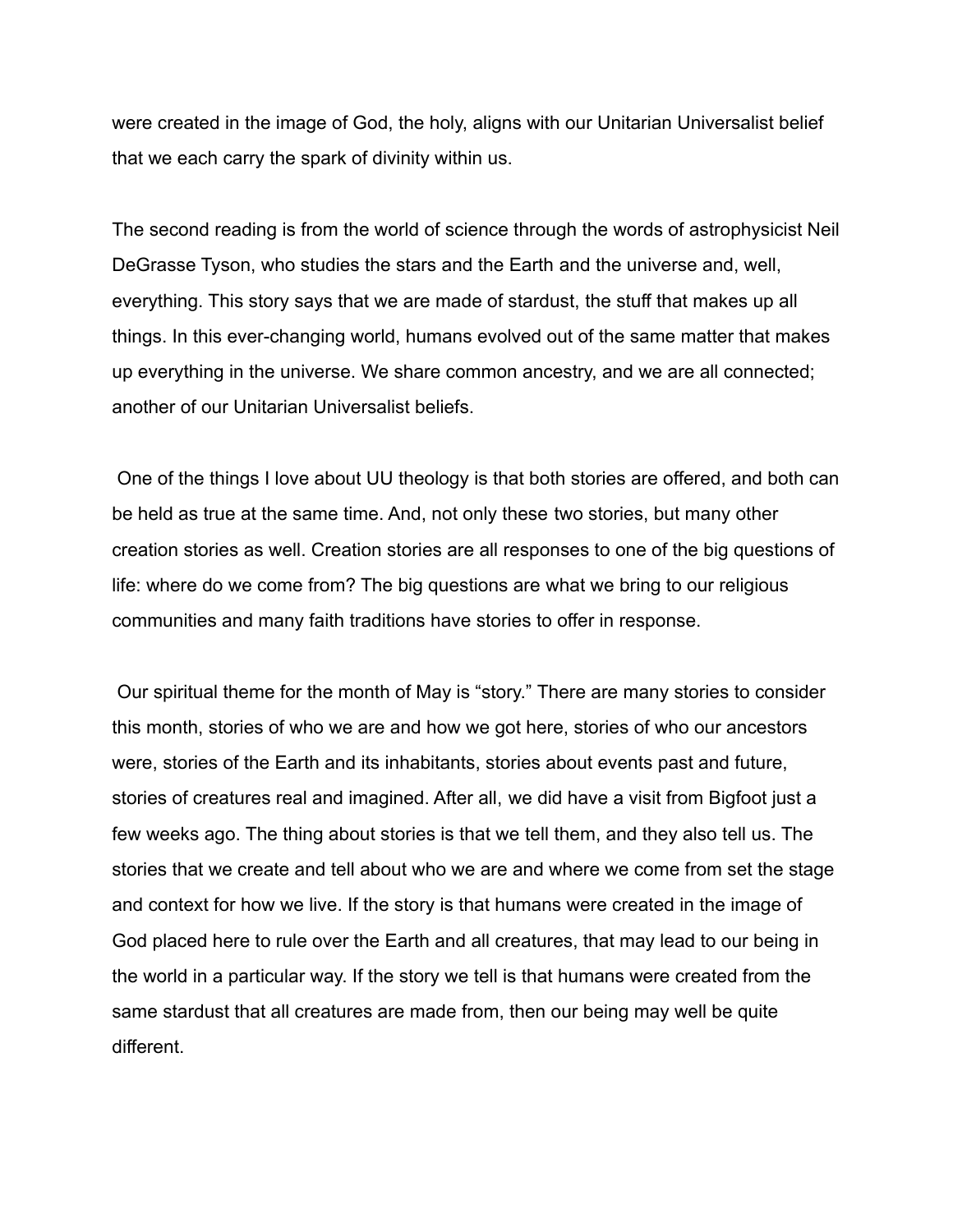Earlier, Sara told a story about birth. Imagine if that was the story each of us was told about our arrival! On this Mother's Day, I am aware that some of us were told a story like that and others of us had different stories. Each of us was told a story that has affected our lives, and each of us is creating the story of our lives now.

Were you told a story about your birth, about how you came to be in this world? What were you told about how babies came to be?

Over my years as a social worker and minister, I've heard many birth stories and family lore about how babies are made. In my family, being brought by the stork was a popular story. My grandmother told the story that we were found under a cabbage leaf in the garden. In our culture, we tell stories that reflect our beliefs about where we come from and who we are, often stories that cover-up or distract from the fact that we inhabit physical bodies and are born through physical bodies; the bodies that we name and honor on this day; the bodies that are called mothers.

We are told stories about bodies as things to be controlled, perhaps our individual bodies, perhaps the bodies of others. Those bodies with a uterus are under scrutiny as reproductive rights continue to be undermined and attacked. Black and brown bodies are quite literally under attack. All of this is within a culture that tells us that bodies are to look a certain way, behave a certain way, be a certain way, and that anything outside that way is less than. And there is a large industry ready to sell us products to help us conform to that one way.

Out of this culture comes the -isms: racism which says that white is the only way, sexism which says that male is the only way, homophobia which says that being heterosexual is the only way, transphobia which says that cisgender and gender binary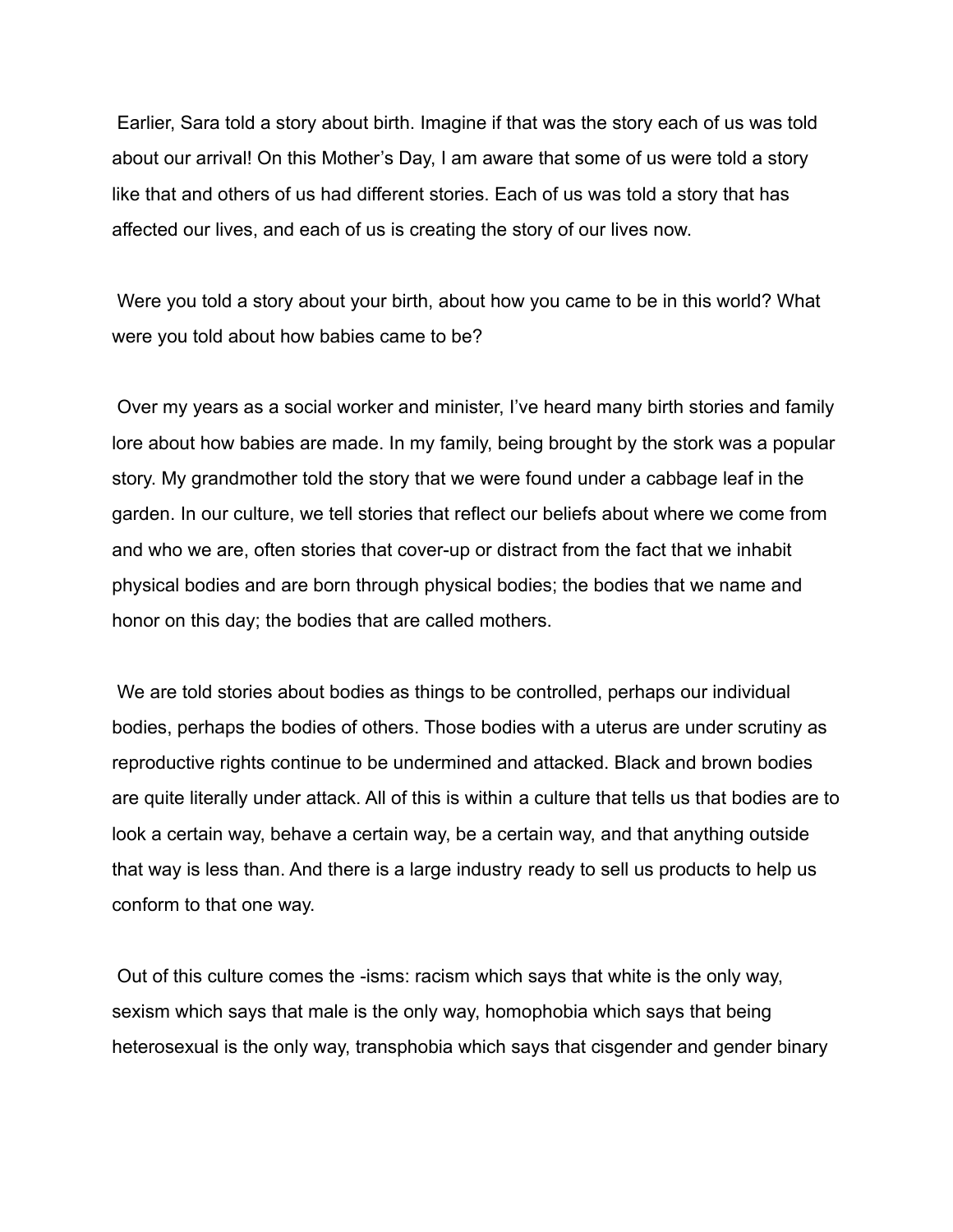are the only way, ageism which says that young is the only way. Each of these -isms asserts that there is one best way to be. It reflects a culture of supremacy.

Another way that we place value on some bodies and not others is the relationship between human bodies and the bodies of other animals. We may privilege human bodies in the ways that we choose to use land. Do we allow wolves to roam free over their large territory or do we make raising cattle for human consumption more important? We may privilege human bodies in what we chose to eat. Do we eat the bodies of other animals for our sustenance? What is our relationship with animals we are responsible for as pets or as livestock? I am certain that my two cats would have an opinion about that.

Our challenged and confused relationship with our bodies has a long history. The ancient Greeks first separated the body and the spirit, and ever since philosophers have wrestled with the nature of the mind, the body, and the connection between them.

Theologians have also wrestled with the nature of body and spirit. Some suggest that the body is for enjoying sensual pleasures and beauty, claiming that this is also a way to connect to the Divine. The mystics embody this view—the poetry of Rumi, the writings of Teresa of Avila, the Kama Sutra. The Buddha teaches that the body is a source of joy, a pathway to mindfulness, a simple and direct way for awareness. A foundational Buddhist teaching begins with "there is a body." Each of these traditions assert that our senses, our bodies are a path to beauty, to ecstasy, to awareness, to the holy.

Other theologians suggest that only the spirit is pure and of God, that bodies are of the material world and so can be a distraction that lures us away from the sacred. This view says that bodies are dangerous and to be controlled, that they are a threat to our purity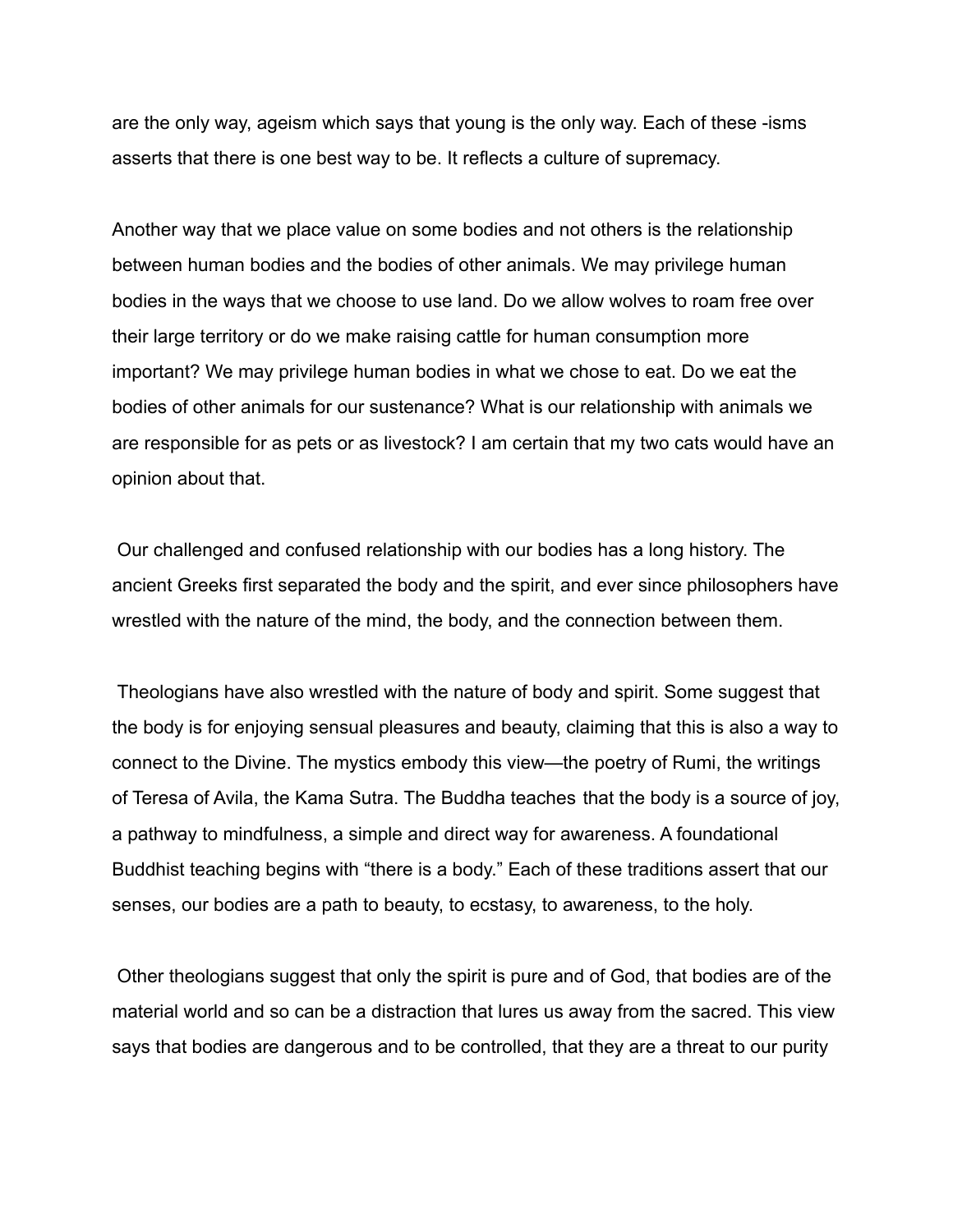and connection to God. This view asserts that bodies are dirty, sinful, to be ignored at best and abused at worst.

We inhabit a world with both views, actually many views about bodies. What does our Unitarian Universalists theology teach us? First, that love is the foundation. Love in all its forms; love of ourselves, body, mind and spirit. Love of each other physically and emotionally as we choose to. Love of each other with agape, as Martin Luther King, Jr. called it, respecting the inherent worth and dignity of others. Love for the natural world of which we are part. Love for the divine in whatever way we experience it.

We also inherit a tradition of belief in science, knowing the benefits and limitations. We seek to know and understand how our bodies and minds work, and we teach what we learn to our children. For example, in 1999 the UU Association and the United Church of Christ jointly developed a curriculum for sexuality education called Our Whole Lives or OWL for short. It was originally intended for children and has been updated and expanded to include the most current information for all ages, kindergarten through elder adults. The teaching is about all bodies, all ways to love and who we love, as well as important issues like consent, peer pressure and illness. This reflects our belief that bodies are sacred and worthy of our care and attention, our bodies, and the bodies of others. It teaches a scientific view of bodies grounded in our faith.

We also inherit a strong tradition of being rooted in the material world, this world. We do not have a doctrine that says we will be rewarded in heaven or in the next life. The only life we know we have / is this one. The only world we know we have / is this one, so we are called to make it the best that we can. That is a foundation for our work for justice in this world, now.